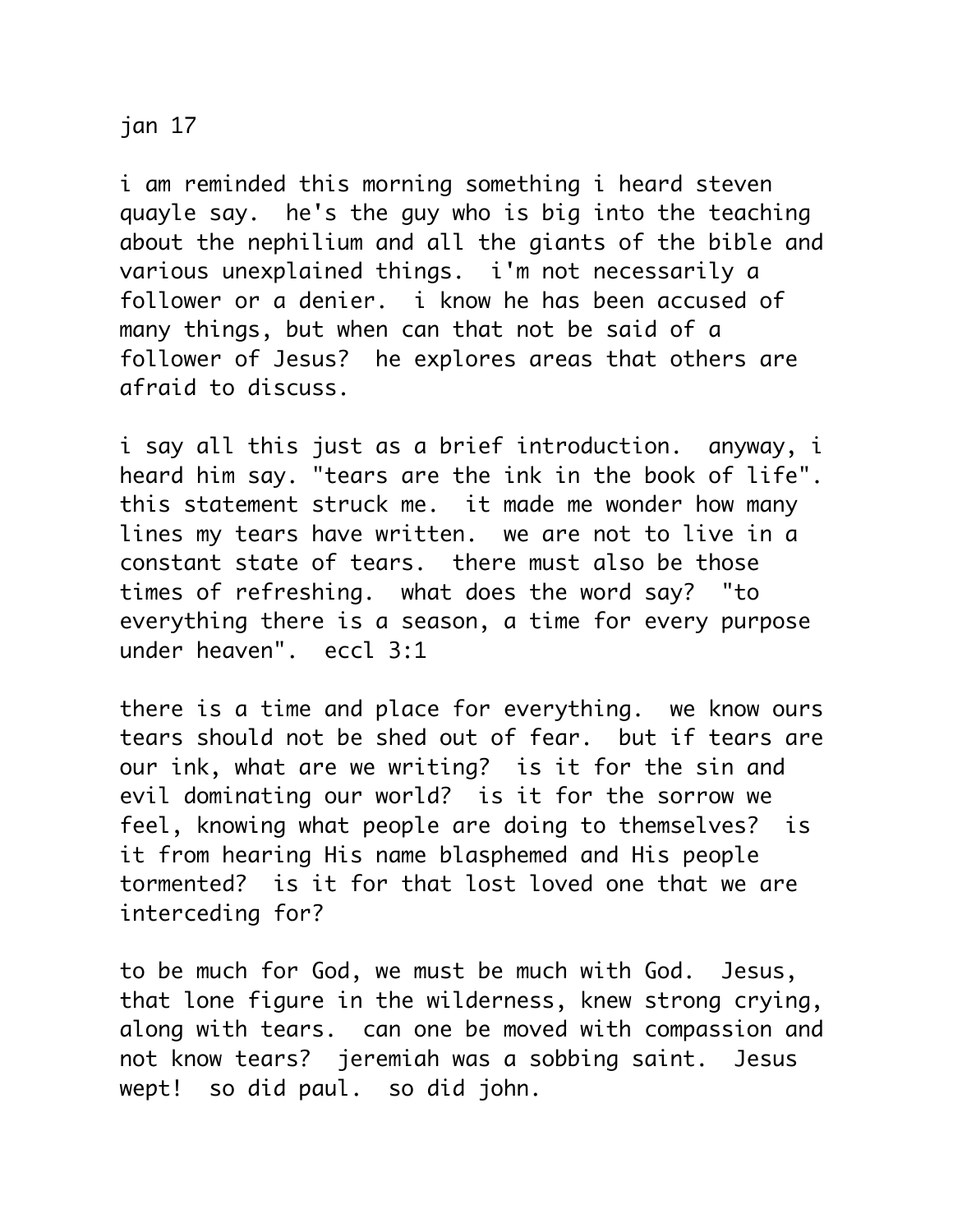if we are to spend our tears, now is the time. "and God will wipe away every tear from their eyes; there shall be no more death, nor sorrow, nor crying. there shall be no more pain, for the former things have passed away." rev 21:4 yes, if there remains ink to be written in our book, now is the time it must be. and yes, Jesus was "a man of sorrows and acquainted with grief". isa 53:3

God will be the joy that fills our heart. He will be our refuge of peace. "in the world you will have tribulation; but be of good cheer, I have overcome the world." john 16:33

it is a privilege to join in the heartaches of our Lord. to share the burdens He felt as He walked among us. there is a scripture which has always baffled me in the bible. "i now rejoice in my sufferings for you, and fill up in my flesh what is lacking in the afflictions of Christ, for the sake of His body, which is the church." col 1:24 we know there was nothing "lacking" in the afflictions of Christ.

i think a better wording might be that He is allowing us to share in His sufferings. we enter into His love and feelings for a world gone astray. a world full of deniers and lovers of self and darkness. a world where lawlessness and deception run wild. as we share in His sorrows and sufferings, we are being transformed into His very image. He is allowing His bride to be clothed in righteous acts.

there is an old song lyrics i remember. "now is the